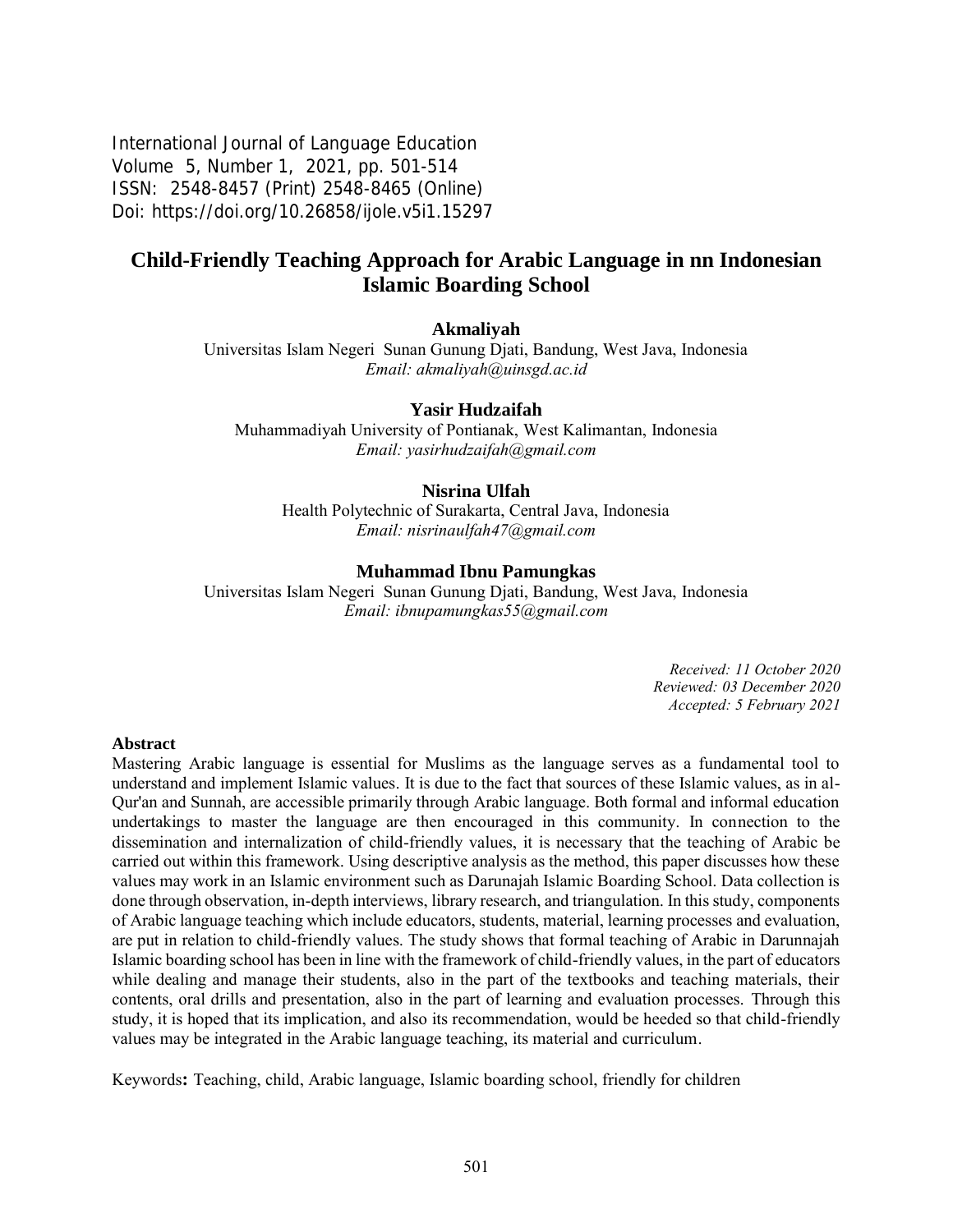### **Introduction**

Mastering Arabic language is essential for Muslims. Bear in mind that the language serves as a fundamental tool to understand Islamic values. The sources of these Islamic values are written in Arabic. Therefore, they are accessible primarily through mastering the language.

Furthermore, given the importance of properly mastering this language, the Indonesian government sets the curriculum for all educational institutions in the country. It encourages its Muslim citizens to master the language starting from early age in PAUD (*Pendidikan Agama Usia Dini*, pre-kindergarten religious education), up to college level, both formal and informal. Among the most widespread of that first-mentioned kind of education is Islamic boarding school --locally named *pesantren, pondok,* or *ma'had*. Teaching Arabic language, while imbued with essential religious and cultural values, can also be used as a vehicle to disseminate and internalize childfriend values in both teachers and students.

In this paper, components of teaching, such as educators and students, material, learning processes, and evaluation are analyzed through their activities in teaching and learning under supervision of the child-friendly values. It is under scrutiny the way the educators choose to treat their students and deal with their problems surrounding the process of teaching, the contents of the textbook, oral teaching materials, the process of learning regarding their knowledge and skills.

This research analysis sets out the focus of the study on Arabic teaching in Darunnajah Islamic Boarding School in Jakarta. Reasons for the choice are thus: the place being studied, Darunnajah Islamic boarding school has sufficient Arabic materials for teaching, therefore analyzing the school through a child-friendly perspective will be considered adequate. An Islamic boarding school, Darunnajah is a self-proclaimed institution of Islamic education, which of course is inseparable from being a keeper of ethical and religious materials. Local government officials in Jakarta, Indonesia's greatest metropolitan and capital city of the country, considering it bearing teachings that inspire many people values of *al-akhlâq al-karîma* (commendable/virtuous characters), give confidence to its religious stanchion whose nation's charismatic figures like KH. Mahrus Amin and KH. Arifin Ilham, and ask that it pay attention to the rights of children as ordained also by the teachings of Islam. Hence, education level being on the focus in the school is appropriately on tsânawiya or junior high level with students' age 12 to 15 years old.

This paper is aimed to put in child-friendly perspective Arabic teaching in Darunnajah Islamic Boarding School. It would elaborate the process of teaching the Arabic language in it, study both the inhibiting and supporting factors of its teaching of Arabic within the framework of a child-friendly perspective. Darunnajah is a boarding school that applies 24-hour learning to its students; a santri would need to settle in Ashrama. Located in the capital city of Indonesia, Jakarta, Darunnajah Islamic Boarding School teaches religious and scientific subjects. Because santri came from various regions throughout Indonesia, characters brought from respected home village and city are found. A boarding school in a big city, the greatest in the country, with a large number of students and a variety of diverse characters, a study is interesting to conduct; here about childfriendly teaching Arabic in Islamic boarding schools.

### **Literature review**

Some parameters or indicators in relation to child-friendly values in Arabic teaching can be used in this paper. In my opinion, how they operate can be analyzed through the activities of the teaching in all related components. A child-friendly approach in teaching is considered successful with following indicators are met: improvement in language skill, an upgrade in terms of attitude and behavior in teachers and students. As a result, they obtained from the activities of child-friendly based teaching of Arabic are beneficial and can be applied in day-to-day basis; easily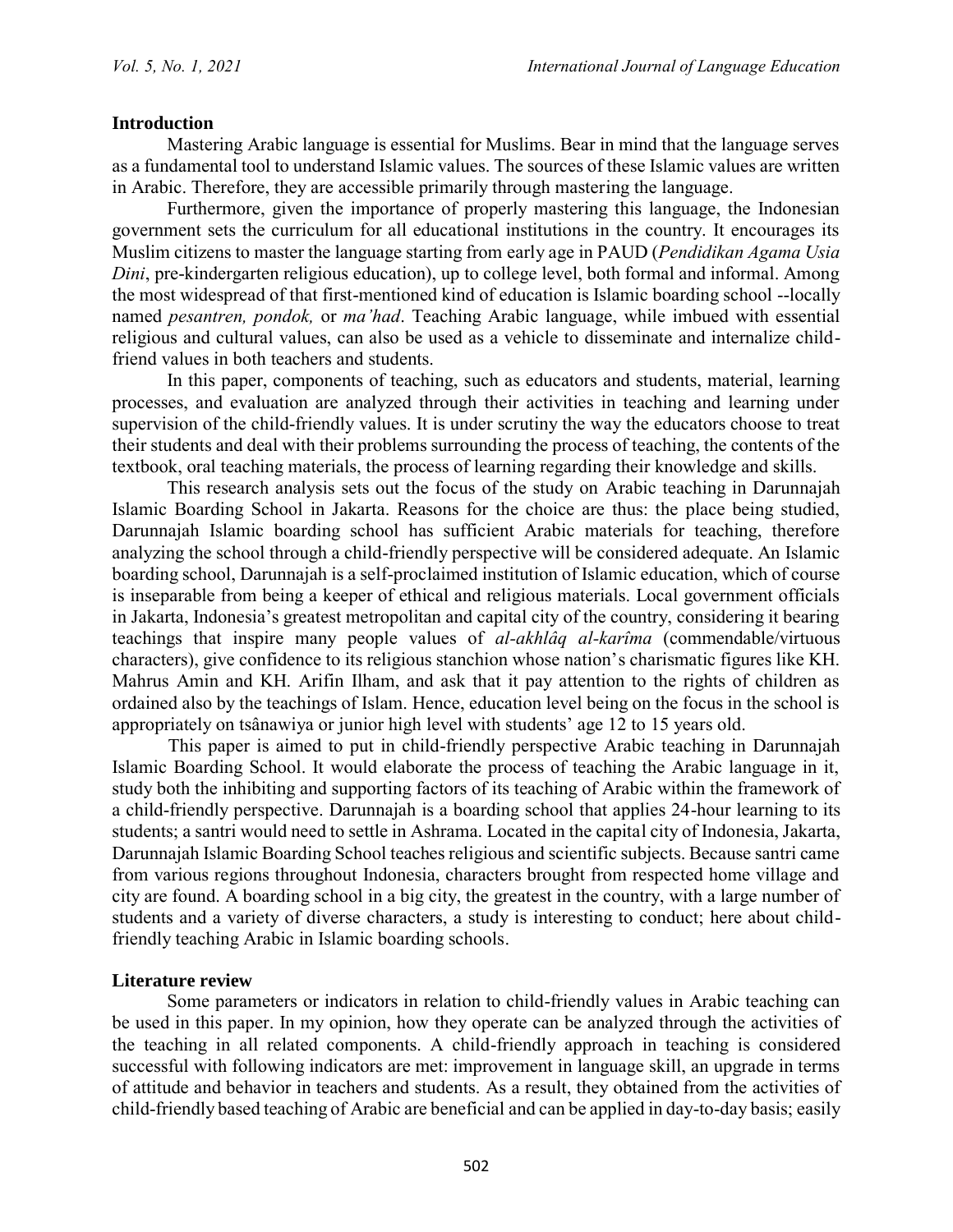understood and adopted by the learners and could change the wrong perception regarding the righ. Treatmen to children's problems. That way it can be expected to shape the character as well as provide clear direction to work out the problems regarding child-friendly values. These indicators we may refer to friendly approach [\(https://www.scribd.com/doc/264700311/Indikator-Sekolah-](https://www.scribd.com/doc/264700311/Indikator-Sekolah-Ramah-Anak)[Ramah-Anak\)](https://www.scribd.com/doc/264700311/Indikator-Sekolah-Ramah-Anak).

Concerning papers and works about boarding school or *pesantren,* they are plenty. Some of them will be recapped here. Works by Yudha Heryawan Asnawi, Endriatmo Soetarto, Didin S. Damanhuri, Satyawan Sunito (2016), Saidna Zulfiqar Bin Tahir (2015), Sarno Hanipudin (2018), Haris (2017), Arif Darmawan (2017), M. Harja Efendi, Mimien Henie Irawati, Fatchur Rohman, Abdul Gofur (2017), Sudrajat, Ahmad Sahl, Tiurma Sinaga (2016), Setiobudi, Eko. (2017), Sriharini, Moh. Abu Suhud, Suyanto, Abdul Rahmat (2018), Sukarsono, Mohamad Amin (2013), Asep Sulaeman (2016), Duna Izfanna, Duna and Nik Ahmad Hisyam (2012), and Dewi Sadiyah (2015), are very important in dealing with how *pesantren* may enter the world of continuous changing with its staggering opportunities and challenges. Themes for *pesantren* ranging from *akhlâq* and education reform, religiosity of violence, values and tradition inheritance, democratization, environmental conservation, multilingual education, nutritional adequacy level of *santri,* deradicalization*,* empowerment, local wisdom, spiritual value-based biodiversity, the role of *kyai*, and religious values, are certainly very modern world.

A work by Duna Izfanna and Nik Ahmad Hisyam (2012) is worth mentioned here. According to Kardina Kamaruddin, Siti Hajar Mohd Hussain, Mazirah Binti Mohd Nizam (2017), Duna and Nik Ahmad suggest that characters (*akhlâq*) are part of internal mechanism, which leads individuals to perform out of their deliberation and may develop it into regular practice; However, we may also see that external intervention from the sides of parents, teachers or '*ulamâ* may be required.

Considering it most relevant to our study in locus and cases it dealt, we appreciate it and follow step by step to what the paper has concluded. Speaking about developing *Akhlâq* in the frame of character education at Darunnajah, the paper informs us that with the philosophies of Islamic-base principles, Darunnajah Islamic Boarding School would likely to have their *santri* in good character by deploying a genuine comprehensive approach. Three major keys the teachers educate and develop in students are; infusing knowledge, supportive environment, and chances to improvise. (Duna Izfanna and Nik Ahmad Hisyam, 2012). Our study about infusing child-friendly teaching of Arabic language in Darunnajah could be considered complementary to that work or others dealing with education, religious and cultural values in *pesantren*.

## **Research method**

Qualitative in nature, this paper uses descriptive analytical method in its discussion. As for data collection, it uses thorough observation, in-depth interviews, library research, and triangulation. This paper leads focus on the teaching of Arabic in a formal institution, Darunnnajah Islamic Boarding School Jakarta. It examines child-friendly values contained in the components of teaching Arabic. Here, these components of teaching which include educators, students, material, learning processes and evaluation, are put in relation to child-friendly values.

The child referred here is as in the Law of the Republic of Indonesia No. 35 year 2014 article 1 that a child is a not-yet-18-year-old human being, including a child in the womb (Ministry of Women and Children's Empowerment of the Republic of Indonesia, 2016:4). About childfriendly teaching, according to Law no. 35 section 9 (Ministry of Women and Children's Empowerment of the Republic of Indonesia, 2016: 8), that the child is entitled to education and teaching in order to develop his or her personality and level of intelligence in accordance with his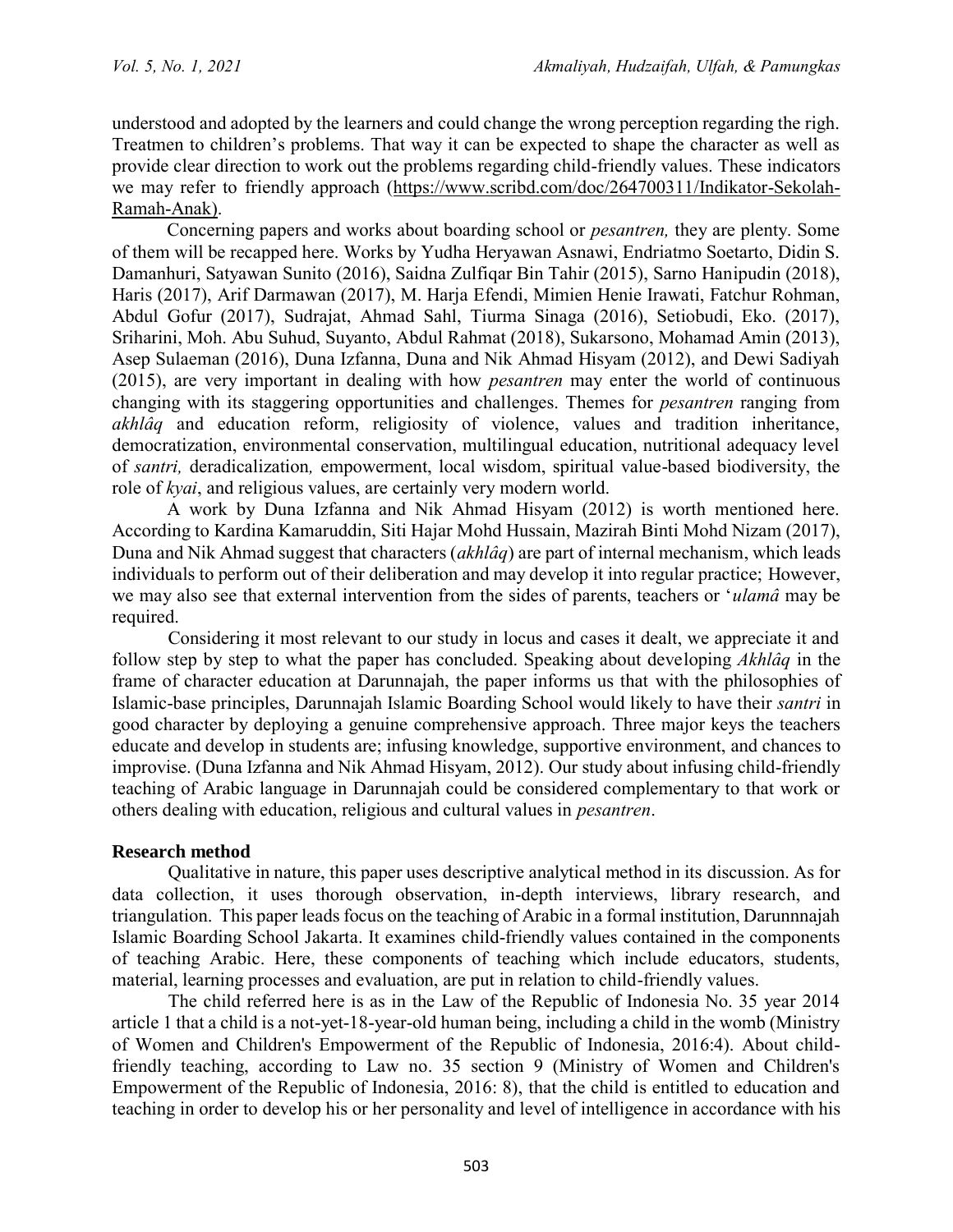or her interests and talents. Child-friendly teaching and education, in this case children's Arabic language teaching, means the teaching of Arabic in various components both in the content of the material and the attitude or manner of teaching should be good and friendly to the children. Since education is a holistic process, it cannot be just an interplay where sheer conveying the matter takes place, nor an elaborate or 'sophisticated' explanation of the tough subject, nor a bubble over the student's question. More than that, education should include the guidance, instruction and direction by the teacher to the students so that with their guidance they can act and behave outside the classroom correctly and properly in their wider society [\(https://www.uinjkt.ac.id/id/antara](https://www.uinjkt.ac.id/id/antara-pendidikan-dan-pembelajaran/diunduh)[pendidikan-dan-pembelajaran/\)](https://www.uinjkt.ac.id/id/antara-pendidikan-dan-pembelajaran/diunduh) retrieved on Monday, 07 January 2019, 07:39. One of the papers that also discuss Darunnajah as the locus of study is *Teaching Arabic by Gender Perspective at Pesantren Darunnajah* (Akmaliyah and Teti Ratnasih, 2017). This paper describes gender concerns in teaching Arabic in Darunnajah, and how students are being treated regarding gender.

### **Result and discussion**

Child-friendly environment can surely make students at home learning. Based on a study conducted by Murtaza (2011), a child-friendly school environment has a significant positive effect on the student learning process. Schools that meet child-friendly criteria are more likely to produce healthy and brighter students. UNICEF (2010) mentions five criteria for child-friendly schools based on its standards:

## Inclusive in treatment for children

Inclusive means that there is no discrimination or stereotypes against differences / diversity among students. Inclusiveness also means schools can provide education that is free, easily accessible and affordable to the community. Schools must also be able to protect the existence of minorities, children with disabilities, and those who are victims of violence.

## Effective for learning

This point means that schools should provide good quality education and are able to understand individual students according to their self-development. Thus a cooperative and democratic learning style can be created. Likewise, quality learning materials can help teachers themselves increase their capacity.

## Healthy and productive children

Schools that are in a clean, safe and healthy condition are necessary. The availability of clean water and sufficient required health facilities will surely create a healthy and comfortable learning environment. Schools need to provide their students with guidance on basic health education, be it physical, mental, or emotional health, with the aim of protecting them all from any harm.

### Gender-sensitive

Child-friendly schools must implement gender equality in every activity. There should be no stereotypes or gender discrimination. It is to make sure that schools are able to be fair for both male and female students. Schools must be able to introduce and direct their students to always respect gender differences, keep reminding of the importance of gender equality, and take attention to the school environment to be free from violence.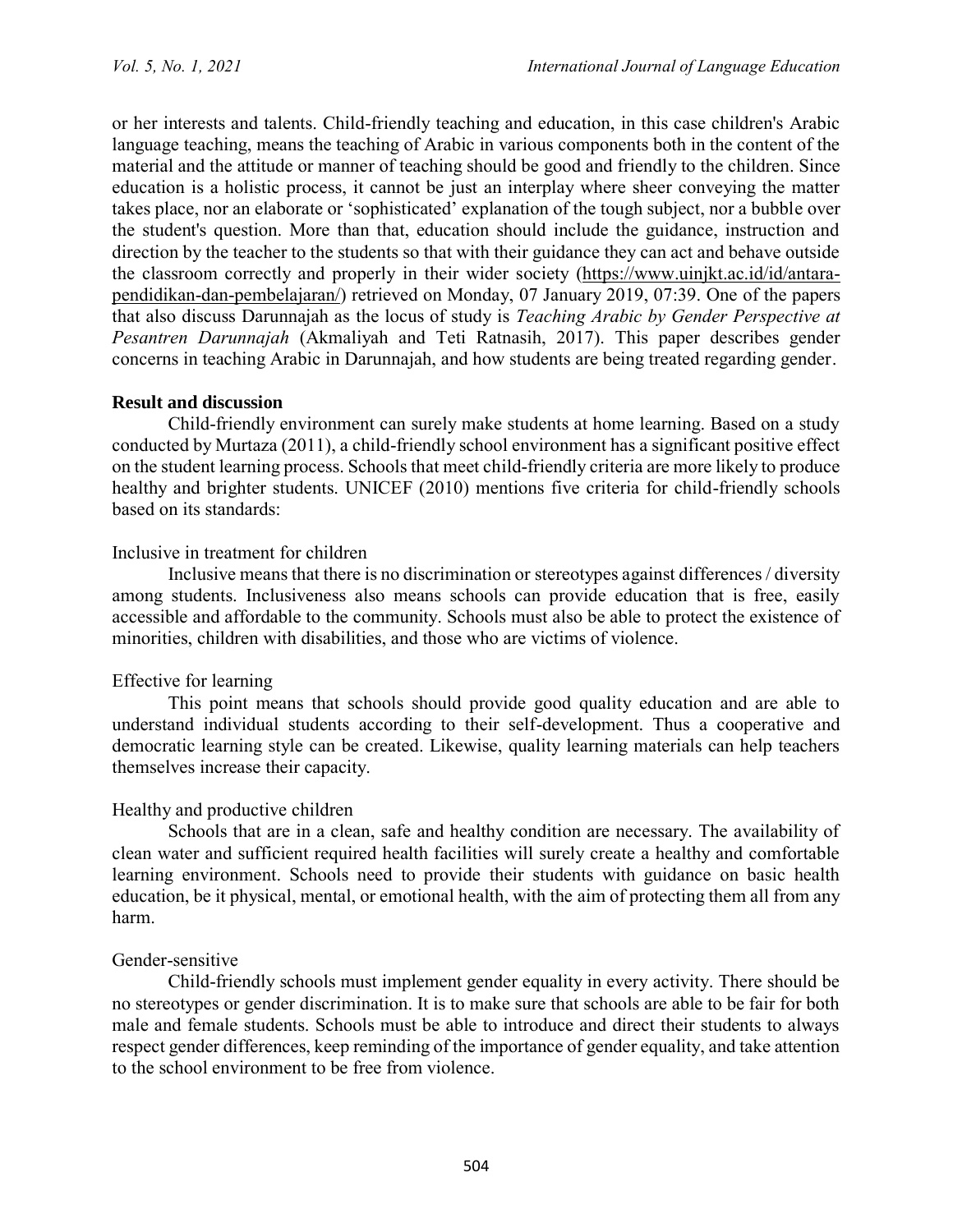Involving children, families, and communities

Child-friendly schools must be able to mediate all elements that play a role in creating a child-friendly environment. In this case, students are invited to always participate in activities to increase their self-confidence. The teaching curriculum must also be in accordance with prevailing societal norms so that it can be accepted by all groups of society. Families and communities also should contribute in creating a child-friendly environment. Therefore, families need to instill these principles (point number 1-4) at home, so that they can form a positive student mindset. With every element participating, a comfortable and safe learning environment for students may be created without difficulty.

Once a school is able to create a child-friendly environment, the next focus is the teacher. He or she must be able to make the classroom a comfortable place to study for students. Janguza and Dodo Mahmud (in Abdullahi, 2017) mention the function of teachers in the classroom to create child-friendly learning, namely:

- 1. Creating a conducive classroom for students
- 2. Always paying attention to the health of students
- 3. Ensuring good air circulation in the classroom
- 4. Giving only positive punishment
- 5. Applying the rules of class in respect behavior
- 6. Always checking attendance and understanding the condition of students who are not present
- 7. Implementing the school's vision and mission
- 8. Ensuring that learning is child-centered
- 9. Assessing all student activities
- 10. Using formative assessment
- 11. Always paying attention to the needs of students in learning
- 12. Using appropriate textbooks and teaching materials
- 13. Always using learning media that is open-ended questions
- 14. Always improving personal professionalism in order to be able to continue to develop
- 15. Collaborating with other parties to find out the weaknesses and strengths of each student
- 16. Involving parents and local communities for class projects as well as meetings between teachers and schools.

In Islamic history, it was the house of al-Arqâm which was dubbed as the first Islamic council for knowledge. Here, al-Qur'ân and its teachings, also the principles of Islam, are read and memorized by the companions. At that same place the Prophet also received those who were attracted to Islam and answered their curiosity about Islamic teachings (Mahmud Yunus, 1992).

Initially, the teachings were indeed conveyed and taught by the Prophet secretly to close friends and colleagues. Then, when many began to embrace Islam, this house of Al-Arqâm ibn Abi al-Arqâm was then prepared as "center of learning" for the faithful to the cause of Islam. After a good development, there was a revelation that contained the command to broadcast Islam to the public in all of Arabia with open and blatant way. Certain to his holy call, the Prophet remained steadfast in broadcasting Islam despite challenges and sufferings that he and his companions received. With the exception of Ali bin Abi Thâlib, there had been no child involved in Islamic education at this period, but the Islamic religious education in Mecca had already been run and directed to all walks of life, at all ages, old and young. Its contents are primarily the teachings of al-Qur'ân, as the guidance of the people and the foundation of Islamic values. Internalization of *tawhîd* was also developed simultaneously. The essence of the teaching of the Prophet while in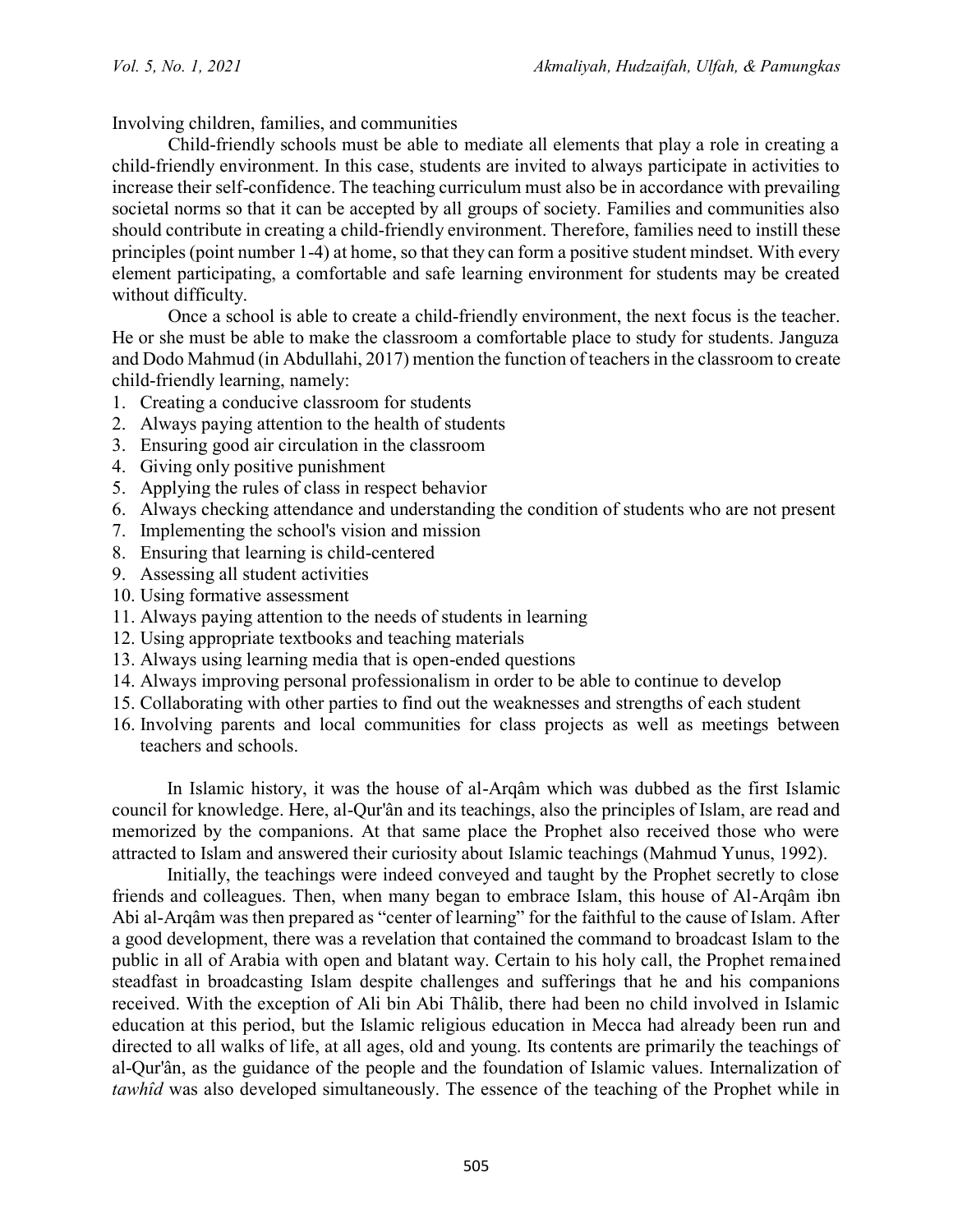Mecca is about religiosity; enjoining *akhlâq* or good behavior to fellow human beings, it called intellect to grow knowledge besides encouraging the mind to pay attention to God's creation and the universe. (Zuhairini, et.al. 2008). Already was in circulation that since the time of the Prophet women have had the opportunity to learn. There is no prohibition for women to study and join in seeking knowledge. In the course of history, there have been recorded a number of educated Muslim women. Among the Prophet's own wife, Hafsah and Siti Aisha.

While in the Islamic history education institutions were private houses, *kuttâb*, mosques, salons and madrasas (Samsul Nizar, 2007), at present, based on Law No. 20 of 2003 concerning the National Education System Article 30 paragraph 3, education institutions are either formal, non-formal or informal. The kind of institution under discussion here is *pesantren* or Islamic boarding school which is considered as among the formal education.

According to Abdurrahman Wahid, *pesantren* is a subculture of society that has character and tradition peculiar in itself among all in general. (Abdurahman Wahid, 2007). Its purpose of education is stated in general to elevate good character, to train and enhance spiritualism, to respect religious and humanitarian values, to teach honest and integrated attitudes and behavior, also to prepare *santri --*students of Islamic boarding school, for a simple and sincere life. (Zamakhsyari Dhofier, 1982).

The term *pesantren* derived from the word *santri*. According to A.H. Johns, the term *santri* itself comes from Tamil, which means "teacher in reciting sacred text". On the other hand, C.C. Bergh mentions that the term *santri* comes from the Indian word, *shastri*, which means "a person or scholar who understands the holy books of Hinduism. (Zamakhsyari Dhofier, 1982)." Though the origin of the term is still under debate, the common ground is the same, *santri* can mean "someone who deals with sacred text." The dwelling place of *santri* where he is educated as scholars is *asrama* (from Indian word *ashram* meaning "dormitory"), though there is more popular term nowadays with equivalent meaning, "*pondok."* Seen in many ways, *pesantren* since the beginning of its history is known as a center of education and Islamic propagation. In this word, apparent is symbolism of reverence and the sacredness of the moral duty it carries.

Having a role in educational activities, *pesantren* naturally takes part in organizing religious education activities. Even more, it constituted institution that has the most contact with the common people, so it is not an exaggeration to say that *pesantren* is educational institution that has been integrated with the life of the people (Mastuhu. 1994).

*Pesantren* is basically the place of learning for *santri*, while the *pondok* means the house or simple residence made of bamboo. There is a possibility that the word *pondok* comes from *funduq* of Arabic language which means a temporary place to stay (Nurcholis Madjid, 1997), In other ways, *pesantren* can also be understood as religious education institutions with a nonclassical system, in which a *kyai* teaches religious knowledge in a *sorogan* way using the Arabic books of the classic scholars, and a *santri* usually lives in *pondok* or dormitory in *pesantren*. (Sudjono Prasodjo, 1982)

On Javanese language, also in Sundanese and Madurese, both terms *pondok* and *pesantren* are generally used, while in Aceh it is known as *dayah* or *rangkang* and *menuasa*, then in Minangkabau it is called *surau*. The Indonesian national figure in education from Minangkabau, Mahmud Yunus (1899-1982), is known also to study at a location called *surau*. (Abudin Nata, 2005).

While people in Java may imagine *surau* is synonymous with, or a bit like, a *musholla,*  small room just enough to sit for some to pray during five-time congregations, it turns out that in Sumatra *surau* is an educational institution comparable to even the most modern Islamic boarding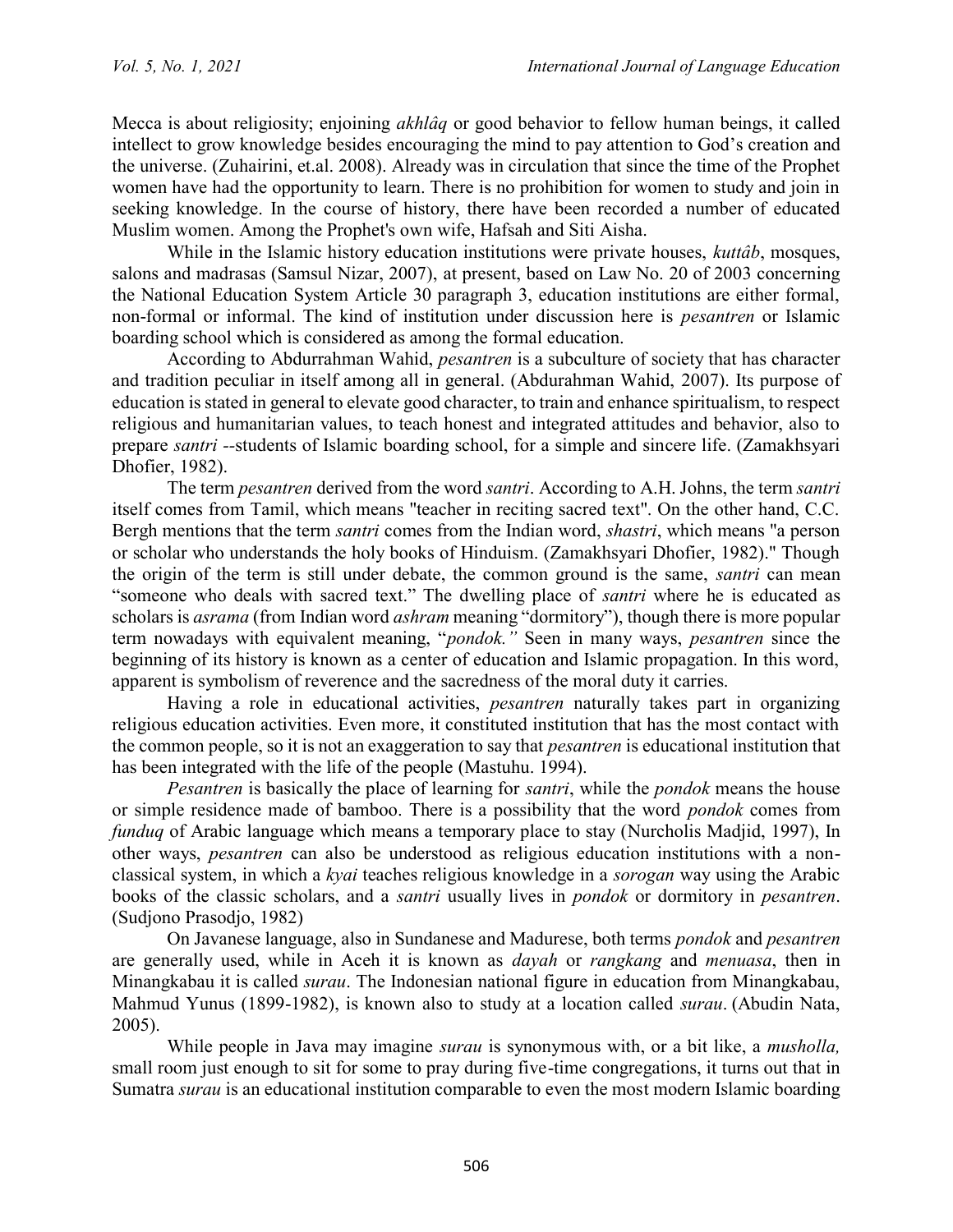school, complete with its various components. This educational institution spawned many towering figures the like of Mahmud Yunus. Based on the explanation from the charismatic history figure KH. Mahrus Amin, founder of Darunnajah Islamic Boarding School, this figure is the first initiator who pioneered direct teaching (*tharîqah mubâsyarah*) in teaching Arabic language in the classrooms of modern *pesantren* such as Darussalam Gontor or Darunnajah Jakarta. (Interview with KH Mahrus Amin in Darunnajah Islamic Boarding School, 11 September, 2017).

As a traditional education whose students live together and study under the guidance of *Ulama*, *pesantren*, generally provides besides mosque for worship and other religious activities, also buildings for study. The 24/7 boarding school system has given hope for full cover in education of *santri*. When linked to Bloom's taxonomy approach which has become the standard measure in the world of education, all educational targets have been targeted aptly by *pesantren*. Created for educational purposes, this taxonomy divides educational goals into three domains or regions. The three domains are *the first* Cognitive Domain, which deals with practices that concern intellectual aspects, such as knowledge, understanding, and thinking skills. *The second,* Affective Domain contains practices that deals with feelings and emotions, such as interests, attitudes, appreciation, and ways of adapting the peers. *The Third,* Psychomotor Domain, contains behaviors that emphasize aspects of motor skills such as handwriting, typing, and sports. [\(https://id.wikipedia.org/wiki/Taksonomi\\_Bloom\)](https://id.wikipedia.org/wiki/Taksonomi_Bloom). These three-domain theory, which tended to be classic, though has received several revisions to it, considered inseparable from the ideals of education where an educational institution can set goals, locus, and areas of expertise or specialization.

Furthermore, speaking about teaching methods, in most traditional *pesantren,* the method in teaching is usually *sorogan*. This method is considered difficult since it requires patience, diligence, obedience, and personal discipline in the part of the instructor as a guide and also in the part of *santri* as learners. Many students fail to take part in this method of teaching. This level of *sorogan* is actually only the first step in the maturity of education in *pesantren,* there comes the next step after it, even when students in general do not know or do not realize it. Basically, the students who succeed in taking the *bandongan* system are only students who have mastered the *sorogan* system. (Zamakhsyari Dhofier, 1982).

Success or the achievement of the goals set by *pesantren* can be achieved by *santri* only through a series of interrelated components of education and teaching carried out in due process. Unfortunately, there is no standard formula for this kind of education system which can be used as a reference for all education in it. This is because of the dependence of *pesantren* on the figure of *kiyai* as the founder. The persona of *kiyai* will definitely give color to his *pesantren*. His ability, competence, and daily practices determine which of the teaching methods or books being chosen to be used or instructed to his *santri*. This includes his personal experience and study background, which will give birth to distinctive tradition in *pesantren* he founded.

On the other hand, there is surely connection between Arabic teaching, *pesantren* and culture. These three things in themselves cannot be separated from language as a medium of human interaction and helps build these three (Ismail Suardi Wekke, (2015) Language plays significant role in human relationship in general; in the activities of *mu'âshara baina al-nâs,* public communication, it establishes people's smooth communication, keeps going agreements and negotiations in every aspect of life.

In connection to the problem of culture, in order to adjust to the current development of the global world, *pesantren* tries to adopt some 'secular' education menu in its curriculum. Then comes in the middle a new terminology *pesantren salaf* and *pesantren modern*. *Pesantren salaf* is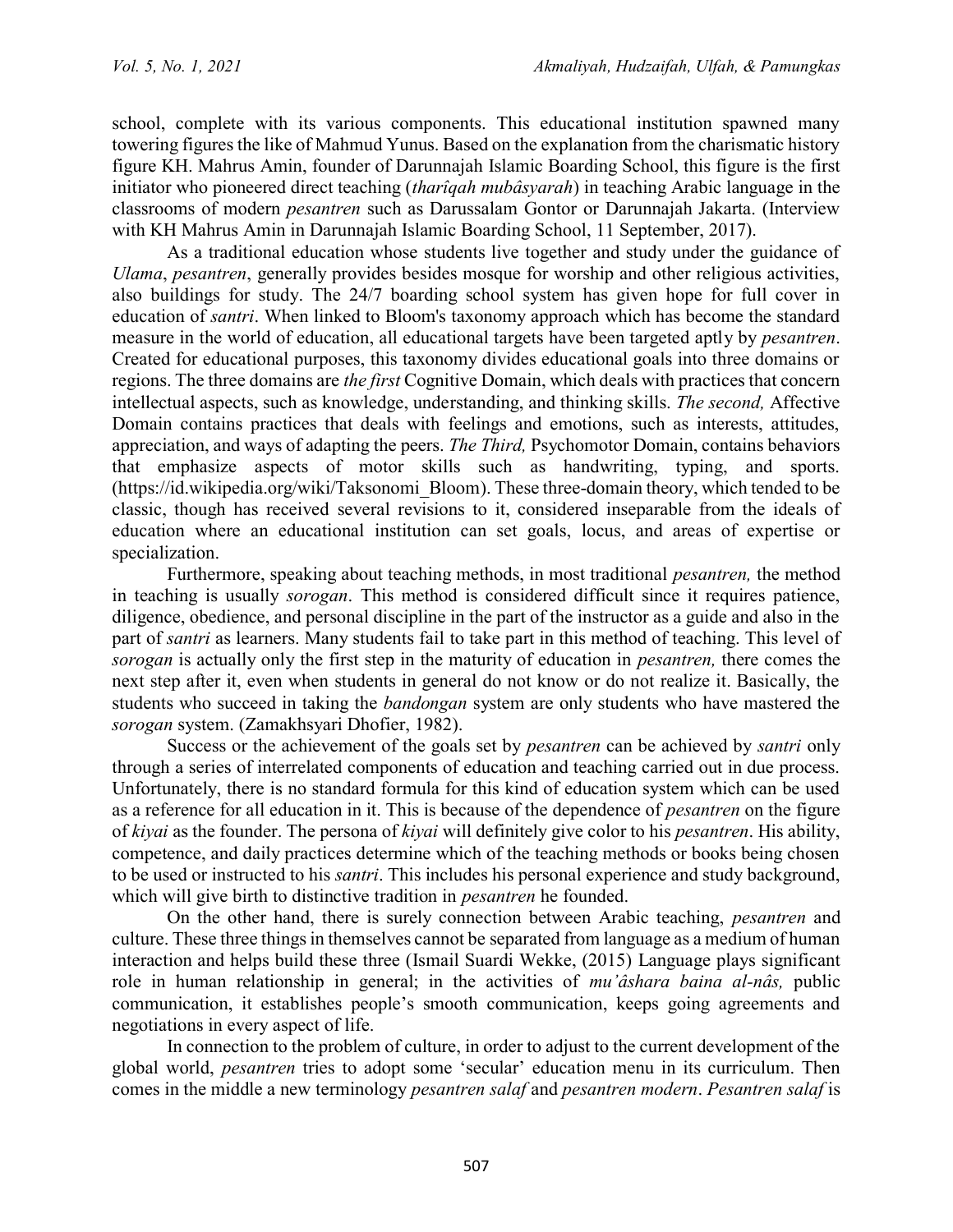a boarding school that purely teaches religious education while *pesantren modern* includes in its curriculum 'secular' or general education system. "The difference between *pesantren salaf* and *pesantren modern* is like the difference between a *dayah* and a *madrasa* in Aceh," said renowed scholar in Islamic education from Aceh, Prof. Eka Srimulyani (E. Srimulyani, 2013).

Prof. Srimulyani very much has a point in it. *Dayah* is an education institution built by people's sources and very persistent in maintaining 'pure' religious education, no mathematics, physics, natural sciences, etc., while *madrasa, --*reminiscent of its identical name in Indian subcontinent and surround, Pakistan, Bangladesh, and Afghanistan, but very much different as it is not at all ideological, is just like any regular school, using national curriculum, includes in it mathematics, physics, and natural sciences, with addition of adequate religious instructions so named in Arabic (i.e. *madrasa* instead of *sekolah* (from Dutch language *school*, which is considered 'secular', non-religious school).

In comparison, *pesantren salaf* is penchant towards traditionalism, while *pesantren modern* has modern features: a grading or a class system, modern facilities with patented tables, chairs and curriculum. Hence, *pesantren salaf* follows the traditional non-grading model, unlimited span of time to finish study --since there is no rule regulates it. Here, *santri* do not know the curriculum, instead they are trained only to be able to master classical texts. As long as this learning process takes place, *santri* would sit on *bale-bale*, a divan, without adequate learning facilities, and remain still in semi-permanent buildings. During that time, he is required to be strong and patient despite the difficulties. To build these commendable traits, the building walls, facade or portico, are often decorated with words of wisdom, such as the hadîth of Prophet "*man salaka thariqan yaltamisu fihi 'Ilman sahhala Allāhu lahu thariqan ila al-janna"* (whoever is traveling to seek knowledge, Allah will facilitate his way to paradise), or popular proverbs such as "*man jadda wajada"* (whoever works hard will surely be successful), etc.

The ever-growing curriculum from year to year is perhaps most striking difference between *pesantren salaf* and *pesantren modern*. In Darunnajah, categorized as among *pesantren modern,* curriculum on Arabic and English enacted in the KTSP (*kurikulum Tingkat Satuan Pendidikan*  {Education Unit Level Curriculum} began to take effect in 2007) has already been developed to 2013 curriculum which is known to have more emphasis on balance between soft skills and hard skills. This development of the curriculum is usually intended to improve student's capability and to upgrade outcome to a better direction.

Already in conception since 1942, *Pesantren* Darunnajah was officially established by KH. Abdul Manaf Mukhayyar and his two colleagues, KH. Qomaruzzaman and KH. Mahrus Amin, on April 1, 1974. The curriculum system used is an integrated curriculum system with boarding school education as well as intensive Arabic and English teaching.

Furthermore, *Pesantren* Darunnajah applies basic patterns in education in order to achieve its vision and mission which include:

- 1. Panca jiwa, imparted to every *santri* to form and underlie his personality; which includes (a) sincere souls; (b) simplicity; (c) independence; (d) *ukhuwwah Islamiyah*, (e) freedom
- 2. Panca bina, a form of guidance for *santri* which includes; (a) devotion to God; (b) noble character; (c) having a healthy body; (d) have broad insight; and (e) skilled and creative.

Panca Dharma, a form of devotion of *santri* as servants of Allah, as a member of the community and a good citizen, so that the existence of *santri* can be beneficial not only for himself but also for others and the surrounding environment, it manifests in the following activities; (a) worship activities; (b) knowledge that is beneficial to society; (c) working as cadres for the people; (d) carrying out Islamic *da'wah*; and (e) having dedication to the beloved country and nationalism.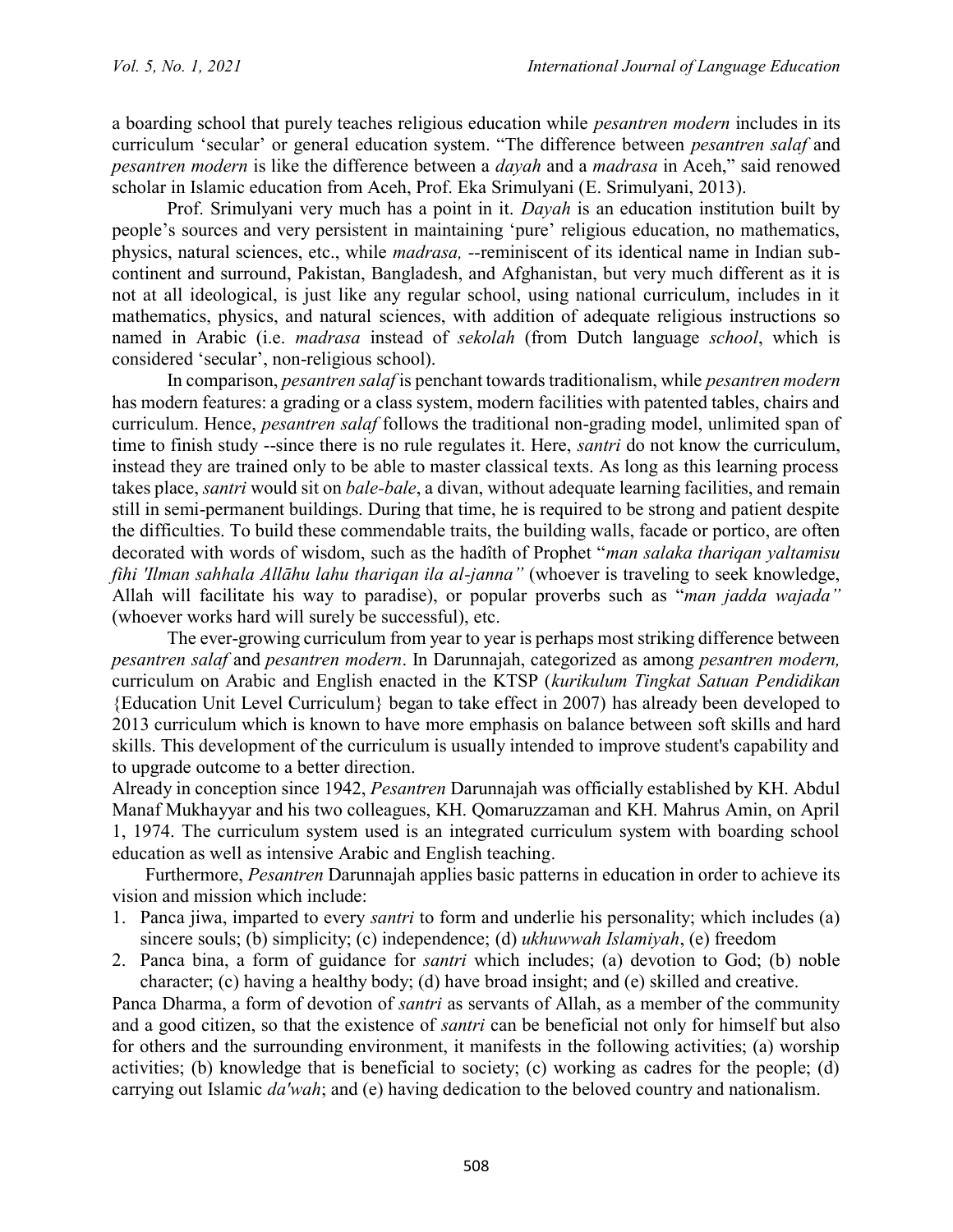The history of the development of the Darunnajah Islamic Boarding School since its establishment until now, is divided into several periods, as follows:

1. The period of conception (1942-1960)

Starting in 1942, KH. Abdul Manaf Mukhayyar pioneered the foundation of *Madrasah Al-Islamiyah,* an Islamic school in Petunduhan, Palmerah, South Jakarta. Then in 1959, due to the expansion of the Sea Games sports complex, now known as the Senayan sports complex, the *madrasah* was relocated.

- 2. Period of pioneering (1961-1974) This period began in 1961, when KH. Abdul Manaf Mukhayyar was successful in building six local madrasa buildings on *waqf* land in Ulujami, South Jakarta. However, due to a number of obstacles, the implementation of education cannot yet be carried out in Ulujami, but it is only carried out in another district in Petukangan.
- 3. Period of formation and arrangement (1974-1987)

This period was the first step in restructuring activities in the Darunnajah Islamic Boarding School. Exactly, on April 1, 1974, the *pesantren* was reactivated with only 3 *santri* in store for the starters. The activities of *santri* and *pesantren* had already been adjusted to prayer times ever since; for *pesantern*'*s* independence, fundraising was arranged by and from the *pesantren* itself; it tries in various ways possible despite the difficulties to improve the quality of education and teaching, among them the establishment of the Qur'anic Sciences Institute (LIQ), the Arabic and English Language Institutions, and the Da'wah and Community Development Institution (LDPM), the commencement of scholarship program for *Ashabunnajah* (i.e. those groups of students receiving scholarships while studying in Darunnajah, considered Darunnajah's cadres in the front).

4. Development period (1987-1993)

During this period, Darunnajah began to expand its mission and ideals, providing Islamic religious education and education for poor children and aspiring to build a hundred modern Islamic boarding schools throughout Indonesia.

5. Nadzir board period (1994-present)

This period is an improvement step to become a better institution. On October 7, 1994, the heirs of the land (the late KH. Abdul Manaf Mukhayyar, the late KH. Qomaruzzaman, and KH. Mahrus Amin), made official *waqf* pledges, witnessed by several national figures and community leaders, as well as alumni and parents of *santri*.

Address of Darunnajah Islamic Boarding School is on Jalan Ulujami Raya, no. 86, Kelurahan Ulujami, Kecamatan Pesanggrahan, Jakarta Selatan. The location of Darunnajah boarding school is on the outskirts of the capital, very attractive and strategic location, because it will provide convenience to communicate with various groups, in the wider community, including government agencies. The surrounding environment is also beautifully managed, conducive in the farthest degree for *santri* to be comfortable and making graduated in expected years to follow, under the provision of being diligent and serious in studying religion or *muttafaqih fiddin*. They are guided to practice *Panca Jiwa,* five souls of Darunnajah Islamic boarding school, namely, spirituality, simplicity, independence, *ukhuwah Islamiyah*, freedom, and behaving nobility, imitating the Prophet.

In addition, *santri* of the Darunnajah Islamic Boarding School are expected to have an open and moderate mind, though remained steadfast to the principles of Islam. The availability of committed practitioners of education with educational backgrounds from various colleges and modern Islamic boarding schools is the key concept to sustain this great *pesantren*. Most of the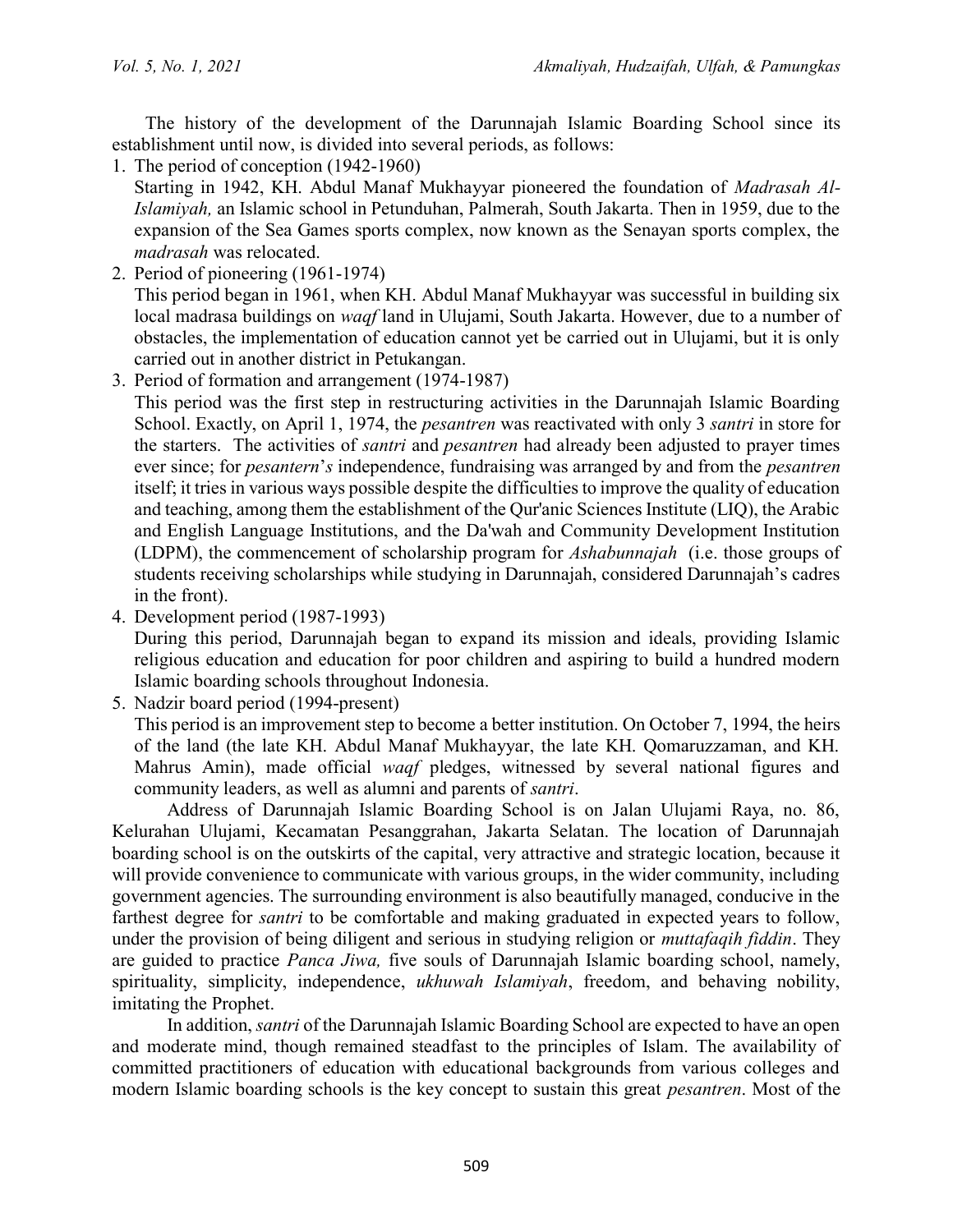clerics and mentors live in dormitories and fully supervise and guide students in the process of daily teaching and living activities of *santri* in *pesantren*.

Throughout the history of its journey, Darunnajah Islamic Boarding School has 16 branches under the Darunnajah Foundation. *Pesantren* Darunnajah continues to improve the quality of education, carry out physical development, develop funds and prepare cadres to continue to serve the community in the field of education and other social activities.

The leadership system applied in Darunnajah boarding schools is collective one. Collective leadership, which is the highest leadership is held by three people in one period, then the division of works is carried out according to the expertise of each person. Regarding the education system, the Darunnajah boarding school mixes three education systems simultaneously, namely; *pondok*  (or *pesantren*) *modern* system, the *madrasah* system, and *pesantren salaf* system (Retrieved from [http://darunnajah.com/profil-pondok-pesantren-darunnajah-jakarta/,](http://darunnajah.com/profil-pondok-pesantren-darunnajah-jakarta/) Thursday, 16 June 2016, 19:47)

The students who received instruction at the Islamic Boarding School Darunnajah included students of both sexes. The teaching is done in class and non-congregational between boys and girls. The levels of the Modern Islamic Boarding School *pesantren* start from the level of the Play Group, PAUD (*pendidikan agama usia dini,* pre-kindergarten religious education), Kindergarten, Elementary School, High School (MTs (Tsânawiyah) and MA ('Âliyah), to college degree or *ma'had 'Âliy* Darunnajah. Some of the *santri*'s activities include: Prayers in congregation 5 times a day, reciting al-Qur'an with senior guidance, memorizing the Qur'an (*tahfizh*), Arabic and English conversations every day, and doing exercises and drills such as sports, learning organization activities, three language speeches, boy-scouts, other extracurricular such as *pencak silat*, journalistic activities, marching band, and so on. [\(http://darunnajah.com/category/1/,](http://darunnajah.com/category/1/) Thursday, 16 June 2016, 19:52).

Currently, in the context of the convenience of teaching at the Darunnajah Islamic Boarding School, the facilities are as follows:

1. Worship facilities

The main available worship facility the Grand Mosque. This mosque is the center of activities for the *santri*, teachers, parents, and for all who live in the *pesantren* environment. The mosque is also used for the activities of the *majlis ta'lîm* followed by *muslimât* from the surrounding community and the mosque as well as the meeting place of the *santri* related to worship.

2. School facilities

Facilities contained in the School at the Darunnajah Islamic Boarding School, namely; (a) teaching buildings, consisting of 32 classrooms for Boys and for Girls 45 classrooms, with all rooms air-conditioned (AC); (b) laboratories, consisting of 2 Language Laboratory units (Arabic and English), 3 MIPA Laboratory units (Biology, Physics, Chemistry), and 3 Computer Laboratory units; (c) audio visual room, which has been equipped with LCD projectors and soundproof; (d) Biro Konseling room, which is as a place of Guidance and Counseling for *santri*  to consult the competent staff when facing problems; (e) Career Center space, which is the place for the students to consult with regard to career opportunities and further learning prospects, and (f) there is also the principal's room, teacher's room and school administration room.

3. Dormitory facilities

The Darunnajah Islamic Boarding School has dormitory buildings, 14 units, which consists of 6 units of the male dormitory building and 8 units of the female dormitory building. Each building consists of 10-20 rooms. In addition to being equipped with a dining room, the surrounding building is also equipped with a canteen.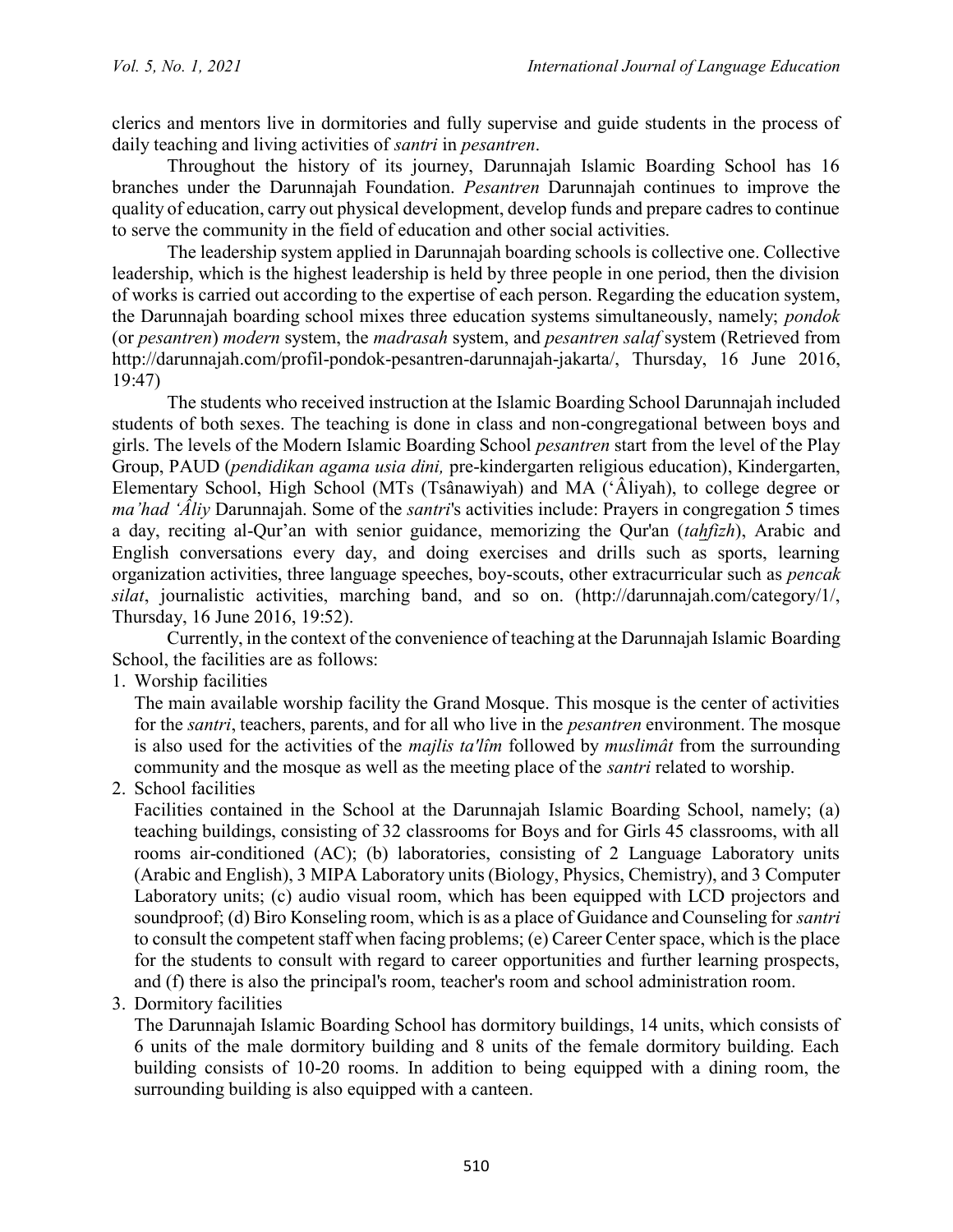4. Supporting facilities

Some supporting facilities are Meeting Room, Sports Hall, Public Kitchen, Mini Market, Cooperative, Sports Field, Indoor Swimming Pool, Bank, Laundry, Tours & Travel, Production House, *Santri* Savings, and small portions of vegetation spreading all over the boarding school environment (Retrieved from [http://darunnajah.com/profil-pondok-pesantren-darunnajah](http://darunnajah.com/profil-pondok-pesantren-darunnajah-jakarta/)[jakarta/,](http://darunnajah.com/profil-pondok-pesantren-darunnajah-jakarta/) Thursday, 16 June 2016, 19:47).

5. Number of students

At present the Darunnajah Islamic Boarding School has 17 branches and 57 educational units spread across Sumatra, Tangerang, Bogor, Jakarta and Serang Banten, with 9,230 *santri*. Especially in Darunnajah Islamic Boarding School Jakarta the number of *santri* is up to 3,900, out of which 2,654 *santri* are living inside the compound [\(http://darunnajah.com/info](http://darunnajah.com/info-pendaftaran-pondok-pesantren-darunnajah-jakarta/)[pendaftaran-pondok-pesantren-darunnajah-jakarta/,](http://darunnajah.com/info-pendaftaran-pondok-pesantren-darunnajah-jakarta/) retrieved on Wednesday, 02 January 2018).

6. The teaching board

Overall the number of *santri* and the board of directors at the Darunnajah Satu Islamic Boarding School in Jakarta total 280 people with the following details; (a) Kindergarten teachers numbered 10 people with the majority holding first degree education; (b) Primary School Teachers numbered 57 with the majority holding first degree education; (c) Madrasah Tsânawiyah teachers numbered 113 people with the majority holding first degree education; and (d) Madrasah 'Âliyah teachers totaling 63 people with the majority holding second degree education.

The Darunnajah Islamic Boarding School not only nurtured the students' thinking power, but also established the *santri* in their entire parts of their everyday life, meaning that the Darunnajah Islamic boarding school education did not merely apply teaching but more than that it prioritized education. Therefore, what is meant by education at the Darunnajah Islamic Boarding School would emphasize some of the following education: (a) education of capable and skilled cadres in the midst of their community, in relation to education, which is expected to be useful in the community later; (b) Guidance for the younger generation who are expected to continue their studies in accordance with their interests and potentials and can continue to preach in the community, carrying out the noble duties of *amar ma'ruf nahi munkar*. To continue his studies in higher education the *santri* are required to master foreign languages, including Arabic.

Based on the description above, the teaching of Arabic is not just meant as teaching, but in it there are educational efforts, that is, not only conveying Arabic language material but also incorporating the main values in it, including child-friendly values. So, the teaching of childfriendly Arabic in the Darunnajah Jakarta Islamic Boarding School is realized starting from the available Arabic material, as well as the attitudes and teaching methods of educators in teaching Arabic or the application of teaching methods and strategies as well as evaluating teaching which emphasizes childcare or child friendliness.

That way, the results obtained from this study indicate that all components of teaching Arabic, especially in Darunnajah Islamic boarding schools are child friendly. The core of childfriendly teaching in that throughout teaching process, children obtain proper protection, friendly companionship, psychological and physical comfort, as well as their involvement as active students in the learning process, is properly conducted. The process and evaluation of teaching are also be equitable for them. So child-friendly Arabic teaching in Darunnajah Jakarta in its teaching component provides proper protection, is friendly to children, it provides psychological and physical comfort for children and the involvement of children as active students in the learning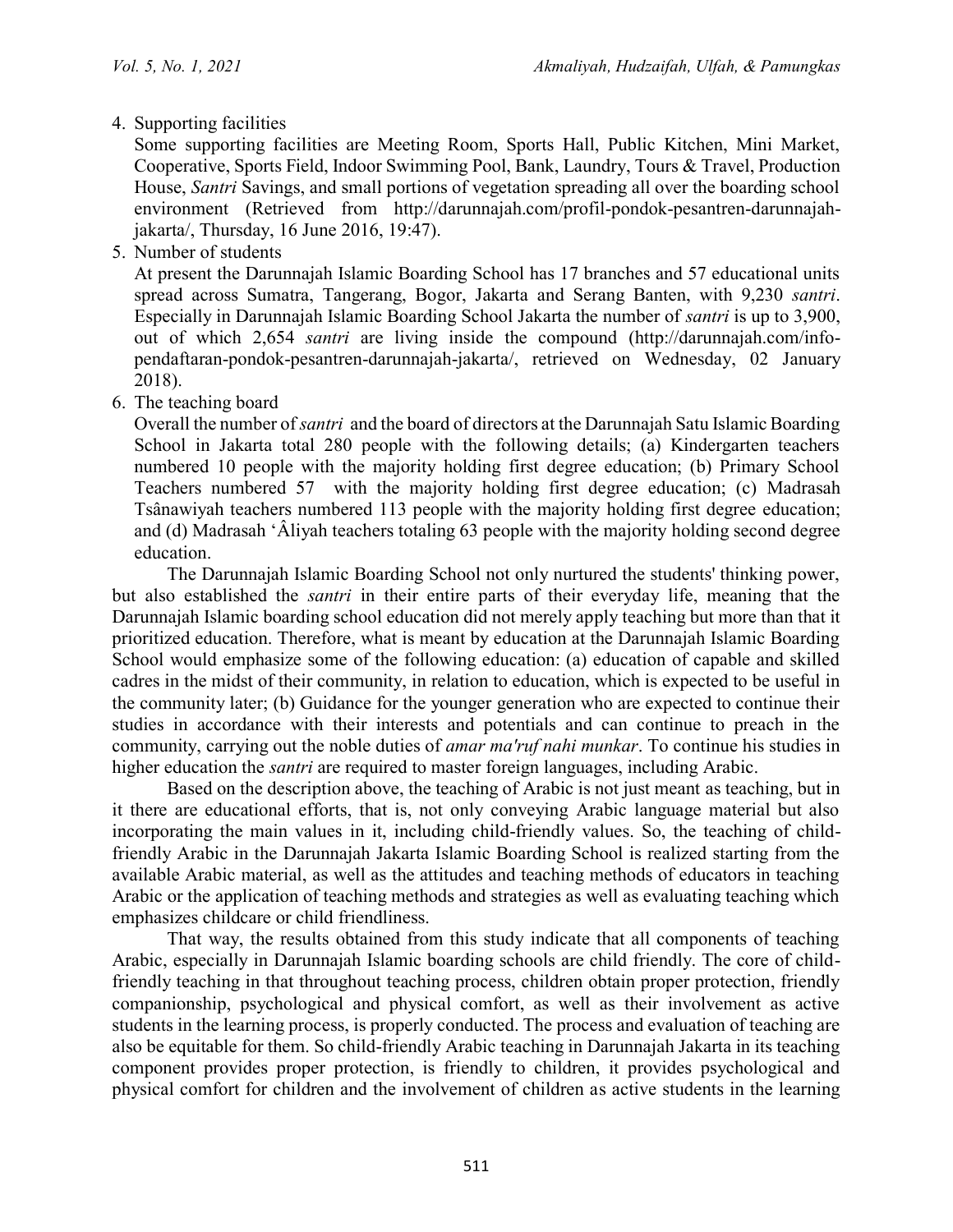process and the process and evaluation of fair teaching for children.In the process of teaching Arabic, the students of Darunnajah obtain teaching materials from textbooks consisting of six volumes, which bear hospital treatment and caring for children, both on book covers, pictures of the contents of books and reading texts and exercises.

And processing of teaching Arabic is using the book of *Al-Lughah al-Arabiyyah* by H. Nur Hamid, M.Pd, the publication of *pesantren* darunnajah, and the book of *Ta'līmu al-Lughah al-Arabiyyah* by D. Hidayat, published by Toha Putra Semarang, this book based on curriculum of Ministry of Religious Affair decision. And using a book of *Durûs al-Lughah al-Arabiyyah* by Imam Zarkasy and Imam Syibani. And based on interviews with *ustadz* (teacher) and *santri*, information was obtained that when *santri* neglected doing Arabic homework, the instructor gave him sanctions to memorize some Arabic vocabulary or otherwise added training material to be done by *santri* in the class (Interviews and FGD with *ustadz* and *santri* in 17 September 2017).

The inhibiting factor for child-friendly teaching is the availability of a complete and comprehensive teaching material or handbook, which contains child-friendly values since the beginning to the end of the class (class 6), so that child-friendly values can be understood and absorbed by the child as a whole and not partially. In addition, the instructors have not received material on understanding child-friendly, so treating children in teaching methods or strategies is more based on human instincts and on the basis of values of spirituality to properly protect children's rights.

The supporting factors are that there are available Arabic teaching manuals that care about children, even though they are not maximal. There has been a growing awareness of teachers to protect children's rights in teaching, especially the teaching of Arabic in both schools.

### **Conclusion**

Child-friendly teaching is a form of fulfillment of children's rights based on Law no. 35 article 9 that children have the right to education and teaching in the context of their personal development and the level of their intelligence in accordance with their interests and talents.

The teaching of child-friendly Arabic in the Darunnajah Islamic Boarding School in Jakarta shows that all the components of Arabic teaching at the *pesantren* are child-friendly: Those whole components of teaching from educators, students, teaching goals, teaching materials, methods or processes of education and evaluation. What the author sees as the core of child-friendly teaching is already arranged in proper manner. We already witnessed that in Arabic teaching sessions, children obtained proper protection, friendly companionship, psychological and physical comfort and the encouragement to participate as active students in the learning process and evaluation.

### Declaration of conflicting interest

The authors state that there is no conflict of interest concerning the publication of this paper.

Funding acknowledgement

The authors received no specific funding for this work.

### **References**

- Abdullahi, U. H., et.al. (2017). Child Friendly Schools in Nigeria; the Role of the Teacher. *International Journal of Education and Evaluation.* Vol. 3, No. 6.
- Akmaliyah and Ratnasih, T*.* (2017).Teaching Arabic by Gender Perspective at Pesantren Darunnajah. *Jurnal Pendidikan Islam*, 3 (1), pp.69 – 78.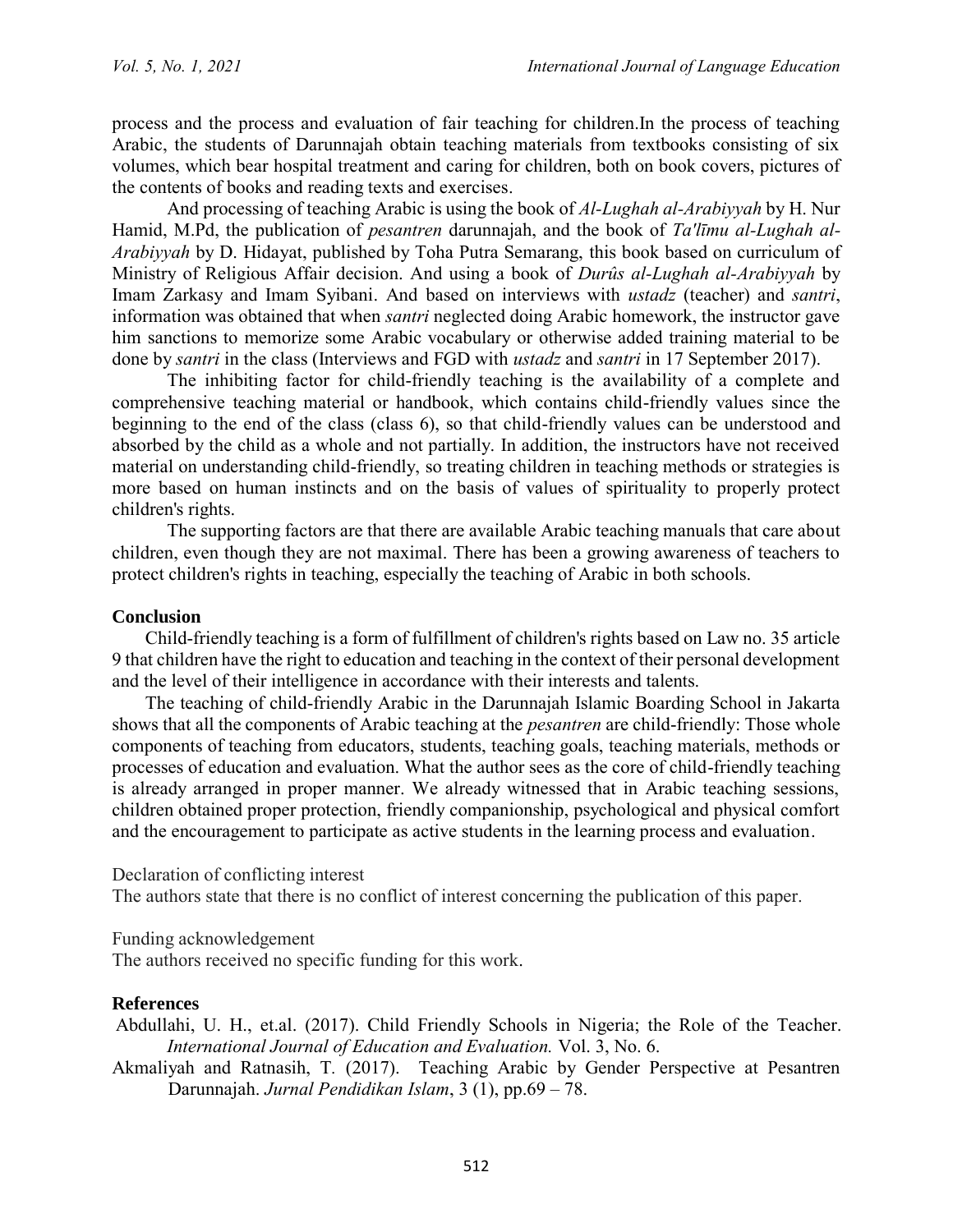Dhofier, Z. (1982). Tradisi Pesantren; Studi Tentang Pandangan Hidup Kyai, Jakarta: LP3ES.

- Eka, E. (2017). Revisiting Character Education from Islamic Perspective: A Quest for Characterbased Education in Indonesia. *Ulumuna*, *21*(1), pp. 1-33.
- Farida, F. [\(2017\).](http://attarbiyah.iainsalatiga.ac.id/index.php/attarbiyah/issue/view/155) The modernization practices of pesantrens in Salatiga, *Attarbiyah: Journal of Islamic Culture and Education,* Vol 2, No 2 , 153-173
- Izfanna, D. and Hisyam, N. A. (2012). A Comprehensive Approach in Developing Akhlaq: A Case Study On The Implementation Of Character Education at Pondok Pesantren Darunnajah. *Multicultural Education and Technology Journal*, 6 (2), p. 77-86. Emerald Group Publishing Limited. 1750-497X Doi: 10.1108/17504971211236254
- Kamaruddin, K., Hussain, S.H.M., Nizam, Mazirah, B.M. (2017). Human Resource Development and Employees' Character Development: A Preliminary Study *Voice of Academia* 12 (2) 2017, 1-14
- Majid, N. (1997). Bilik-Bilik Pesantren Sebuah Potret Perjalanan*.* Jakarta: Paramadina
- Mastuhu. (1994). Dinamika Sistem Pendidikan Pesantren: Suatu Kajian tentang Unsur dan Nilai Sistem Pendidikan Pesantren*.* Jakarta: Indonesian-Netherlands Cooperation in Islamic Studies.
- Murtaza, K.F. (2011). Developing Child Friendly Environment in Early Childhood Education Classrooms in Pakistan. *International Journal of Academic Research in Business and Social Sciences*. Vol. 1, No. 3.
- Nata, A. (2005). Tokoh-tokoh Pembaharuan Pendidikan Islam*.* Jakarta: Raja Grafindo Persada.
- Prasodjo, S. (1982). Profil Pesantren*.* Jakarta: LP3S.
- Sadiyah, D. (2015). "Education of Religious Values in building Healthy Personality (Analytical Descriptive Study in Madrasah Aliyah Darul Arqam Garut)", *Jurnal Pendidikan Islam* Vol 1, No 3 pp. 392-406
- Setiabudi, E. (2017). The Effort of Education Management in Conducting Deradicalization of Boarding School (Study in the Village of Tenggulun Subdistrict Solokuro Lamongan East Java Province), *Journal of Education and Practice,* vol.8, No.8, 160-165
- Sriharini, M.A.S, Suyanto, A.R. (2018). Empowerment Based on Pesantren by Putting Forward Local wisdom, Local Potency to Build People to Realize Civil Society *European Journal of Business and Management* Vol.10, No.9,
- Sukarsono, M.A. (2013). Instructional Strategies and Methods of the Spiritual Value-based Biodiversity in Pondok Pesantren Annugayah Madura – Indonesia. *Journal of Education and Practice,* vol.4, No.27, 214-222
- Sudrajat, A. S., Sinaga, T. (2016). "Cost Analysis towards the Availability of Food as well as the Nutritional Adequacy Level of Santri in Darul Arqam Boarding School Garut *GIZI INDONESIA*: Journal of the Indonesian Nutrition Association 39(2):115-124
- Sulaeman, A. (2016). The Role of Kiai In Implementing Discipline Values to the Students Of Pesantren Darul Arqam Garut. *TAWARIKH: International Journal for Historical Studies,* 8 (1)
- Tahir, S. Z.B. (2015). "The Attitude of Santri and Ustadz Toward Multilingual Education at Pesantren," *International Journal of Language and Linguistics*, 3(4), 210-216
- Yunus, M. (1992). Sejarah Pendidikan Islam. Jakarta: PT. Hidakarya Agung.
- Srimulyani, E. (2013). "Islamic Schooling in Aceh" *Studia Islamika,* Vol. 20, No. 3, Jakarta: PPIM UIN Syarif Hidayatullah.
- Wahid, A. (2007). Menggerakkan Tradisi*.* Yogyakarta: Lkis.
- Yunus, M. (1992). Sejarah Pendidikan Islam, Jakarta: PT. Hidakarya Agung